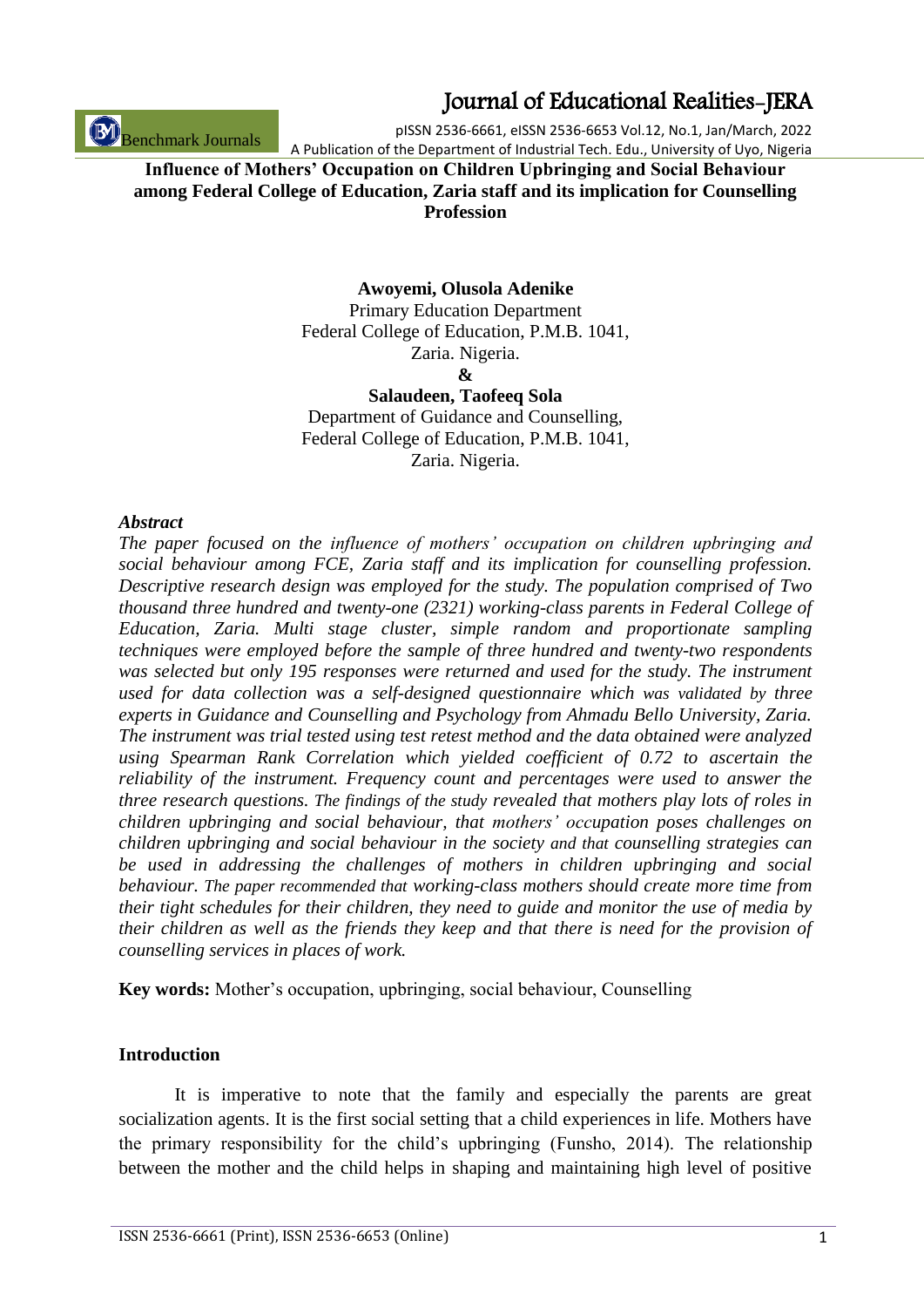# Benchmark Journals

pISSN 2536-6661, eISSN 2536-6653 Vol.12, No.1, Jan/March, 2022 A Publication of the Department of Industrial Tech. Edu., University of Uyo, Nigeria

behaviours. They are expected to guide and modify the behaviour of their children to conform to the acceptable behaviours in the society as well as participate in activities aimed at preventing crime or disorder being committed by their children. A mother is particularly important not because she has special skills but because she is with her children for a much greater time than any other person. Although there are some women who stay at home busy looking after their children round the clock, however the rest go out engaging themselves in one occupation or the other.

Most of the women play a double role in the society. At home, they play the role of mother and at workplace they play the part of labour force. (Abdul, Allahdino & Roshan 2012). Researchers have proved that absence of parents' attention at an early age is very harmful. To support this view, Lanre (2018) observed that, "the child of working-class mother scores comparatively lower than the child of household mother." It is important to note that not every child comes from a home that could provide them with the requisite educational resource necessary for their academic success. In agreement with this, mothers' occupation plays a significant role in providing many of these necessities and appears to impose the greater impact on the children upbringing and social behaviour. Similarly, Ajila and Olutola (2000) pointed out that, "the home has a significant influence on the psychological, emotional, social and economic state of the children. The state of the home affects the individual since the mothers are closer to the children (Salihu, 2018).

One way that a mother's work might directly influence her child's development is through its effect on her ability to form a bond with her infant that promotes the child's security and attachment, as well as her ability to care for the child responsively and appropriately (Belsky, 2001). For example, if a mother's work requires frequent or long separations from her child, their bonding could be impeded—although many other factors could affect the outcome, such as the quality of the caregiver who substitutes for the mother or the mother's job-related stress. According to Waldfogel (2005), "researchers have documented that children are more likely to spend time without parental supervision at younger ages if their parents are working, which may in turn harm the children's performance in school and increase their participation in risky behaviours in the society. Theories of how parents' function and nurture their children suggest that on-going stress at work may cause parents to withdraw from interacting with their children at home, or to be more vulnerable to stimuli that trigger conflict with their children. In support of this view, Ann (2018) says, "researchers described this as "role overload" working parents may be overwhelmed by the feeling that they can't accomplish everything they need to do, and, in this way, work stress becomes linked to stressful situations in the home."

Parents feel pressured by external demands to work for pay, such as financial uncertainty, welfare requirements, or the rising cost of goods that are thought to benefit children such as child care, tutoring etc. (Mark, 2001). These demands, in turn, may affect parents' job satisfaction, physical and mental health, coping resources and ability to provide socio-emotional support for their children. Long work hours, lack of autonomy, job insecurity, and a heavy workload are also associated with mothers' mental health problems (for example, anxiety and depression), and mothers' mental health is believed to play a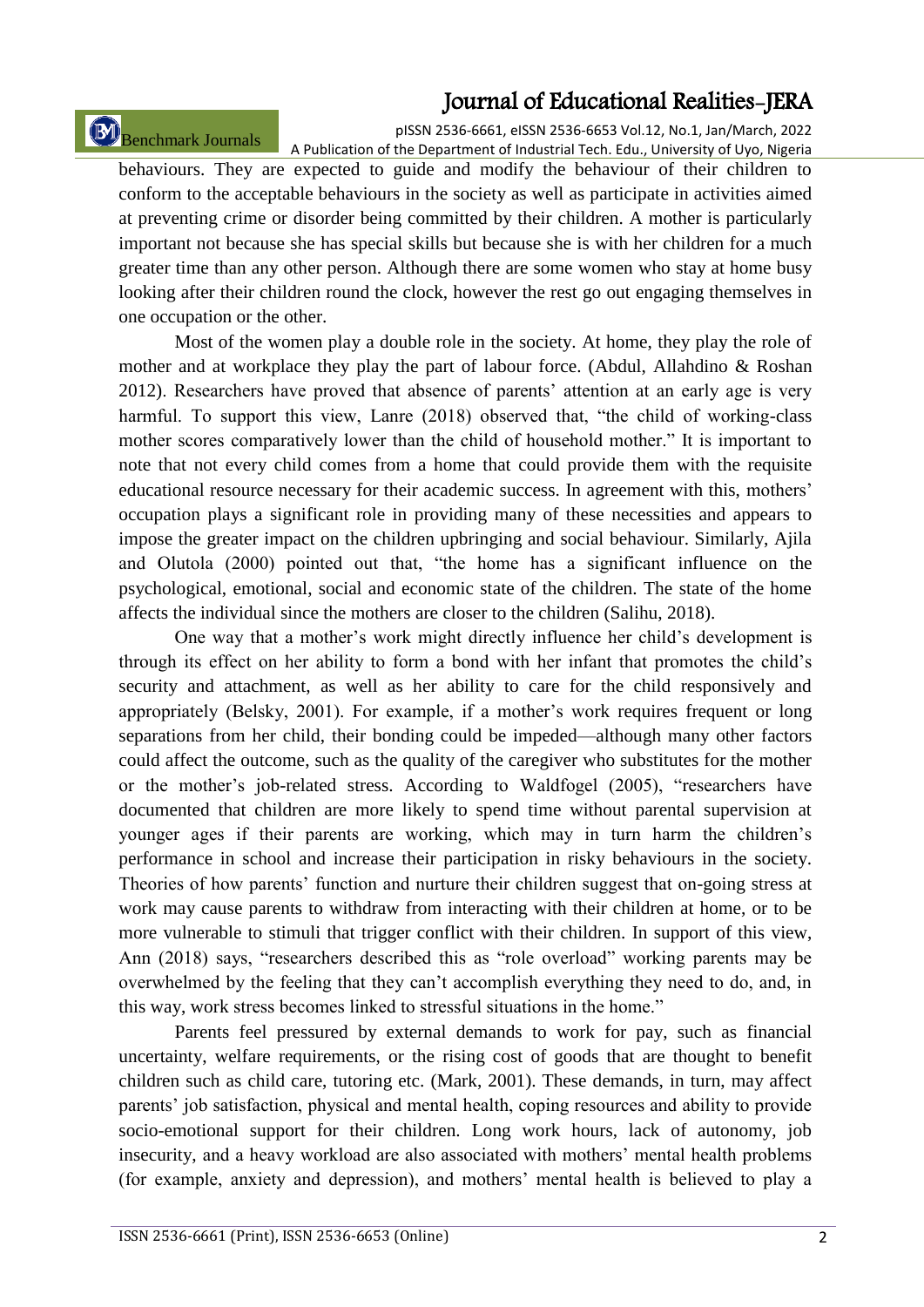# Benchmark Journals

pISSN 2536-6661, eISSN 2536-6653 Vol.12, No.1, Jan/March, 2022 A Publication of the Department of Industrial Tech. Edu., University of Uyo, Nigeria

fundamental role in their children's mental and physical development (Geraldine & James, 2009).With the aforementioned in mind, counselling services may be required. Adebanjo (2018) defines counselling as the service offered to the individual who is undergoing a problem and needs professional help to overcome it. Counselling is a more specialized service requiring training in personality development and handling exceptional groups of individuals. Counselling for working mothers calls for theories and strategies that better reflect the complexity of issues facing the group. Counsellors must recognize the complexity of the issues facing working mothers today, and understand that work and family have to be dealt with jointly. Counselling direct working-class mothers on appropriate occupational choices. If the society is not to be plaque by a band/group of disgruntled, frustrated and unrealistic individuals, it is desirable that adequate guidance and counselling and career information be provided working-class mothers who will in turn raise responsible children.

### **Statement of the Problem**

It is obvious and common to see that children upbringing and social behaviour are the primary responsibility of every parent and particularly the mothers. Mothers have inescapable responsibilities in children upbringing. A society where these children that would be future leaders are engaged in crisis, conflict, crimes among others due to mother's occupation then there can never be peace, progress and sustainable development in the society.

Child-care and upbringing have become a major issue in most of the countries of the world. It is a universal truth that children require the love of mother the most. These days it is absolutely very hard decision for a mother to select between working out of the home and having some quality time with the children. There are many researches which have proved that absence of parents' attention especially the mother at an early age is very harmful. The child of working-class mother whose mother's hardly have time for, always scores comparatively lower than the child whose mother devote time and attention for. The general observation is that mothers in Zaria Metropolis are too busy with their economic pursuits, thereby leaving the training of their children in the hands of nannies. It is against this background that this study investigated the influence of mothers' occupation on children upbringing and social behaviour among Federal College of Education, Zaria staff and its implication for counselling profession.

## **Objectives of the Study**

Specifically, the study sought to:

- i. examine the role of mothers in children upbringing and social behaviour.
- ii. assess the challenges of mothers' occupation on children upbringing and social behaviour in the society.
- iii. determine counselling strategies in addressing the challenges of mothers' occupation on children upbringing and social behaviour.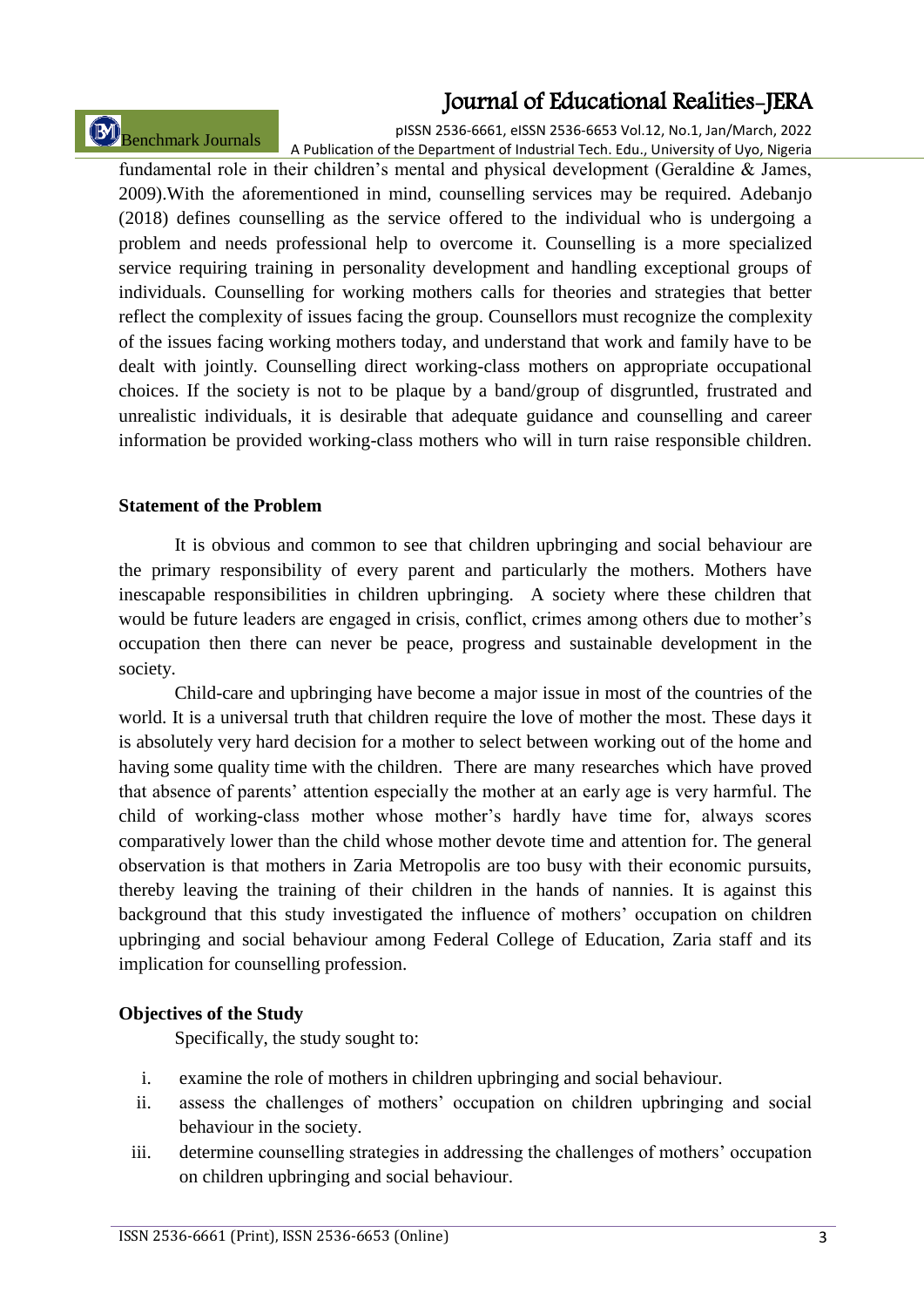pISSN 2536-6661, eISSN 2536-6653 Vol.12, No.1, Jan/March, 2022 A Publication of the Department of Industrial Tech. Edu., University of Uyo, Nigeria

#### **Research Questions**

- i. What are the roles of mothers in children upbringing and social behaviour?
- ii. What are the challenges of mothers' occupation on children upbringing and social behaviour in the society?
- iii. What are the counselling strategies to be adopted in addressing the challenges of mothers' occupation on children upbringing and social behaviour?

#### **Methodology**

The design for this study is a descriptive survey design. The population for this study comprised of Two thousand three hundred and twenty-one (2321) working-class parents in Federal College of Education, Zaria. Multi stage cluster sampling was used. Respondents were classified into teaching and non-teaching staff; then simple random sampling technique was adopted in selecting five (5) schools from which proportionate technique was employ to select the sample of three hundred and twenty-two (322) staff using Research Advisor (2006) method. The instrument used for data collection was structured questionnaire. The questionnaire was divided into two (2) sections that is, A and B sections. Section A consists of personal data of the respondents, while section B consists of questions related to the research questions. The questionnaire was constructed using the four-point rating format of Strongly Agreed,  $(SA)$ , = 4, Agreed,  $(A)$ , = 3, Disagreed,  $(D)$  = 2, Strongly Disagreed  $(SD)$ to elicit respondent's degree of response necessary for meaningful interpretations.

To establish the validity of the instrument, the questionnaire that was given to the three lecturers from the Department of Educational Psychology and Counselling, ABU, Zaria who scrutinized the instrument and suggested essentials for inclusion in the instrument. The suggestions were used for the modification of the final draft of the instrument. A trial testing of 20 staff from College of Education, Gidan waya was conducted twice after which Spearman Rank Correlation was used which yielded 0.72 reliability coefficient which is considered adequate for the internal consistency of the instrument. The researchers along with two research assistants administered the questionnaire to the randomly sampled respondents in a community meeting of FCE, Zaria. The data collected from the respondents was carefully tabled and presented in tabular form. Simple descriptive statistics of frequency distribution and percentages (%) were used in the data analysis.

#### **Results**

#### **Answers to Research Questions**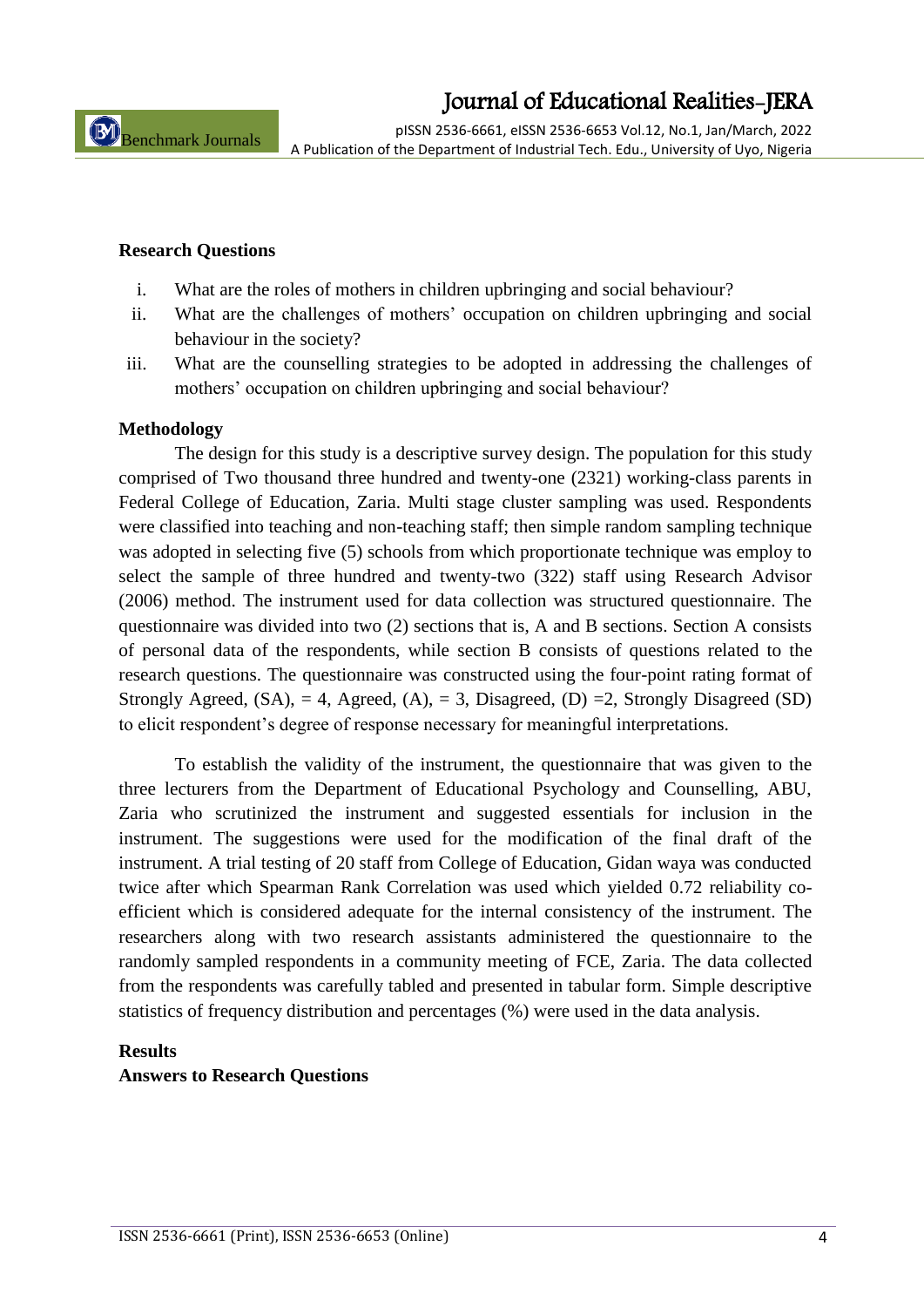Benchmark Journals

pISSN 2536-6661, eISSN 2536-6653 Vol.12, No.1, Jan/March, 2022 A Publication of the Department of Industrial Tech. Edu., University of Uyo, Nigeria

**Table 1:** Respondents' views on the role of mothers in children upbringing and social behaviour

| s/n | <b>Item Statement</b>                                                                            | <b>SA</b>         | A                | D              | <b>SD</b>       | <b>Total</b> |
|-----|--------------------------------------------------------------------------------------------------|-------------------|------------------|----------------|-----------------|--------------|
| 1.  | Mothers inculcate social norms into the                                                          | 116               | 57               | 7              | 15              |              |
|     | children despite their working conditions                                                        | $(59.5\%)$        | $(29.2\%)$       | $(3.6\%)$      | $(7.7\%)$       | $(100\%)$    |
| 2.  | Genuine love is usually shown to children                                                        | 108               | 73               | 5              | 9               |              |
|     | by their working mothers                                                                         | $(55.4\%)$        | $(37.4\%)$       | $(2.6\%)$      | $(4.6\%)$       | $(100\%)$    |
| 3.  | Assisting in children education is common                                                        | 97                | 85               | 3              | 10              | $(100\%)$    |
|     | among working mothers                                                                            | $(49.7\%)$        | $(43.6\%)$       | $(1.5\%)$      | $(5.1\%)$       |              |
| 4.  | Leadership by example is an attribute of                                                         | 89                | 72               | 16             | 18              | $(100\%)$    |
|     | working mothers                                                                                  | $(45.6\%)$        | $(36.9\%)$       | $(8.2\%)$      | $(9.2\%)$       |              |
| 5.  | mothers<br>show<br><b>Working</b><br>class<br>moral<br>supports in the education of the children | 105<br>$(53.8\%)$ | 69<br>$(35.4\%)$ | 6<br>$(3.1\%)$ | 15<br>$(7.7\%)$ | $(100\%)$    |

In the Table above, 173(88.7%) of the respondents agreed that one of the roles of mothers in children upbringing and social behaviour is that mothers inculcate social norms and values into the children despite their working conditions  $22(11.3%)$  of the respondents disagreed. Item 2 indicated that 181(92.8%) of the respondents agreed that genuine love and affection are usually shown to children by their working mothers, while 14(7.2%) of the respondents disagreed. In addition, item 3 shows that 182(93.3%) of the respondents agreed that assisting in children education is common among working mothers while 13(6.6%) of the respondents disagreed. Item 4 indicates that 161(82.5%) of the respondents agreed that leadership by example is an attribute of working mothers, while 34(17.4%) of the respondents disagreed. Item 5 indicates that 174(89.2%) of the respondents agreed that working class mothers showed moral supports in the education of the children 21(10.8%) of the respondents disagreed.

**Table 2:** Respondents' views on the challenges of mother's occupation on children upbringing and social behaviour in the society

| s/n | <b>Item Statement</b>                           | <b>SA</b>  | A          | D          | <b>SD</b>  | Total     |
|-----|-------------------------------------------------|------------|------------|------------|------------|-----------|
|     | Lack of parental training emanated              | 102        | 51         | 19         | 23         |           |
|     | from mothers' occupation                        | (52.3%)    | $(26.2\%)$ | $(9.7\%)$  | $(11.8\%)$ | (100%)    |
|     | Use of house help by working                    | 106        | 49         | 18         | 22         |           |
|     | mothers has negative effect on their $(54.4\%)$ |            | $(25.1\%)$ | $(9.2\%)$  | $(11.3\%)$ | (100%)    |
|     | children                                        |            |            |            |            |           |
| 3.  | Friends easily influence children of 87         |            | 59         | 20         | 29         | $(100\%)$ |
|     | working-class mothers                           | $(44.6\%)$ | $(30.3\%)$ | $(10.3\%)$ | $(14.9\%)$ |           |
| 4.  | Level of indiscipline is usually low            | 115        | 46         | 13         | 21         | $(100\%)$ |
|     | among working mother children                   | $(59.0\%)$ | $(23.6\%)$ | $(6.7\%)$  | $(10.8\%)$ |           |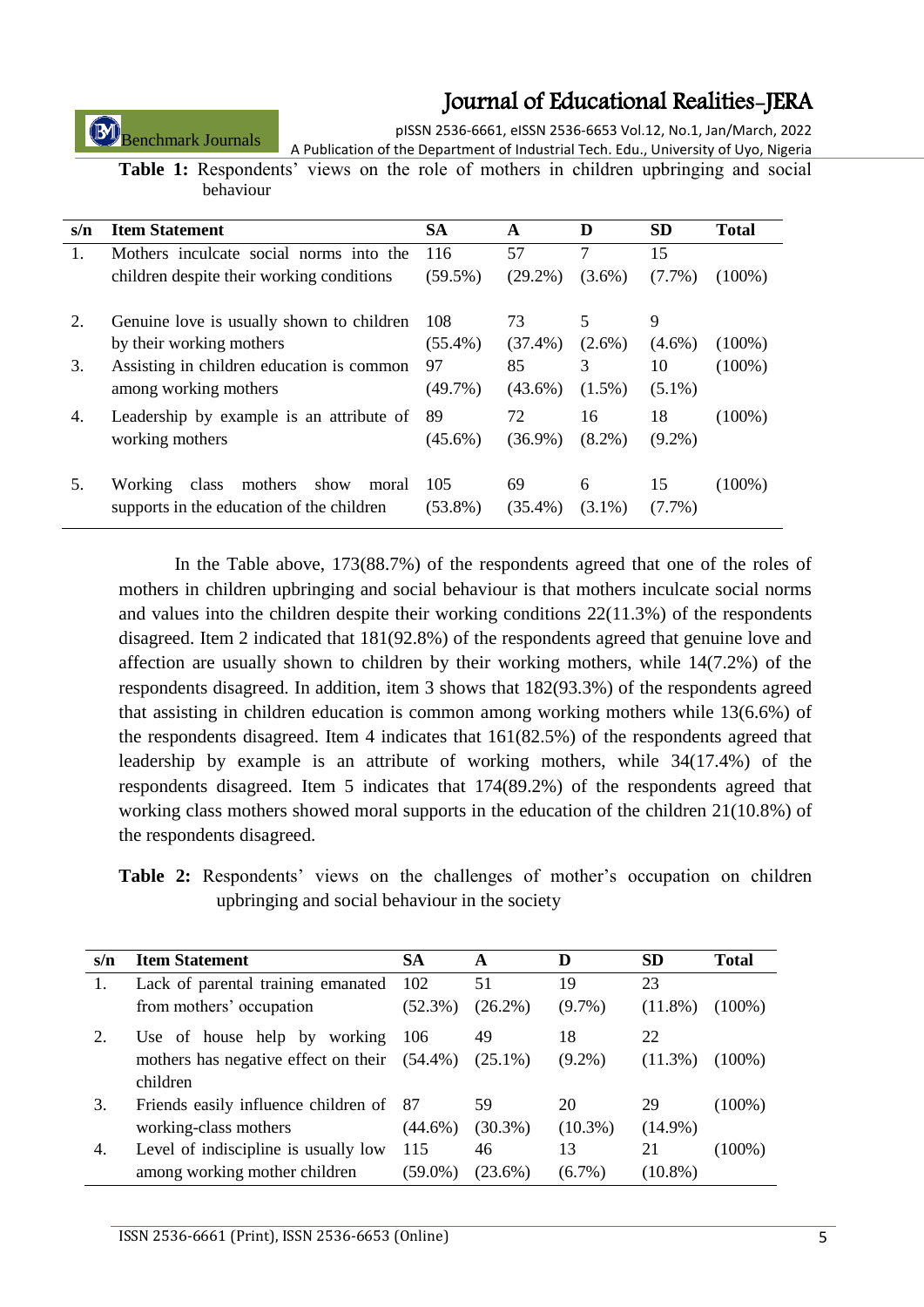| <b>B</b><br>Benchmark Journals |                                        | A Publication of the Department of Industrial Tech. Edu., University of Uyo, Nigeria |                       |           |           | pISSN 2536-6661, eISSN 2536-6653 Vol.12, No.1, Jan/March, 2022 |  |
|--------------------------------|----------------------------------------|--------------------------------------------------------------------------------------|-----------------------|-----------|-----------|----------------------------------------------------------------|--|
|                                | Media negative influence is rampant 97 |                                                                                      | 65.                   |           |           | $(100\%)$                                                      |  |
|                                | among children of working women.       |                                                                                      | $(49.7\%)$ $(32.3\%)$ | $(8.7\%)$ | $(9.2\%)$ |                                                                |  |

In the Table, 153(78.5%) of the respondents agreed that one of the challenges of mother's occupation on children upbringing and social behaviour in the society is the lack of parental training and care emanated from mothers' occupation, while 42(21.5) of the respondents disagreed. Item 2 indicates that use of house helps by working mothers has negative effect on their children, 155(79.5%) of the respondents agreed, while 40(20.5%) of the respondents disagreed. Item 3 shows that 146(74.9%) of the respondents agreed that friends easily influence children of working mothers, however, 49(25.1%) of the respondents disagreed. Item 4 indicates that 161(82.6%) of the respondents agreed that level of indiscipline is usually low among working mother children, on the contrary 34(17.4%) of the respondents disagreed. Item 5 indicates that 160(82.1%) of the respondents agreed that media negative influence is rampant among children of working women, while 35(17.9%) of the respondents disagreed. This means that working-class mothers do face lots of challenges in the upbringing and social behaviour of the children.

| <b>Table 3:</b> Respondents' views on the counselling strategies in addressing the challenges of |  |  |  |  |  |
|--------------------------------------------------------------------------------------------------|--|--|--|--|--|
| mothers' occupation on children upbringing and social behaviour                                  |  |  |  |  |  |

| s/n | <b>Item Statement</b>                               | <b>SA</b>  | A          | D          | SD         | <b>Total</b> |
|-----|-----------------------------------------------------|------------|------------|------------|------------|--------------|
| 1.  | Counselling working mothers on the                  | 98         | 51         | 19         | 27         | $(100\%)$    |
|     | importance of upbringing of their                   | $(50.3\%)$ | $(26.2\%)$ | $(9.7\%)$  | $(13.9\%)$ |              |
|     | children will reduce the challenges                 |            |            |            |            |              |
| 2.  | Enlightening working mothers on the                 | 106        | 45         | 21         | 23         |              |
|     | need to pay serious attention on their (54.4%)      |            | $(23.1\%)$ | $(10.8\%)$ | $(11.8\%)$ | $(100\%)$    |
|     | children social behaviour will be of help           |            |            |            |            |              |
| 3.  | Organising seminars, workshops and                  | -117       | 39         | 19         | 20         | $(100\%)$    |
|     | conferences on the role of working                  | $(60.0\%)$ | $(20.0\%)$ | $(9.4\%)$  | $(10.3\%)$ |              |
|     | mother's in the family is very important            |            |            |            |            |              |
| 4.  | They educate working mothers' on the                | -104       | 53         | 17         | 21         | $(100\%)$    |
|     | danger of neglecting their responsibilities         | $(53.3\%)$ | $(27.2\%)$ | $(8.7\%)$  | $(10.8\%)$ |              |
|     | of their children                                   |            |            |            |            |              |
| 5.  | Provision of orientation for working                | - 127      | 51         | 6          | 11         | $(100\%)$    |
|     | mothers on the need to voice out on some $(65.1\%)$ |            | $(26.2\%)$ | $(3.1\%)$  | $(5.6\%)$  |              |
|     | of the challenges they are<br>passing               |            |            |            |            |              |
|     | through                                             |            |            |            |            |              |

In this Table, 149 (76.4%) of the respondents agreed that one of the counselling strategies in addressing the challenges of mothers' occupation on children upbringing and social behaviour is counselling working mothers on the importance of upbringing of their children will reduce the challenges, 46(23.6%) of the respondents disagreed. Item 2 indicates that 151(77.4%) of the respondents agreed that enlightening working mothers on the need to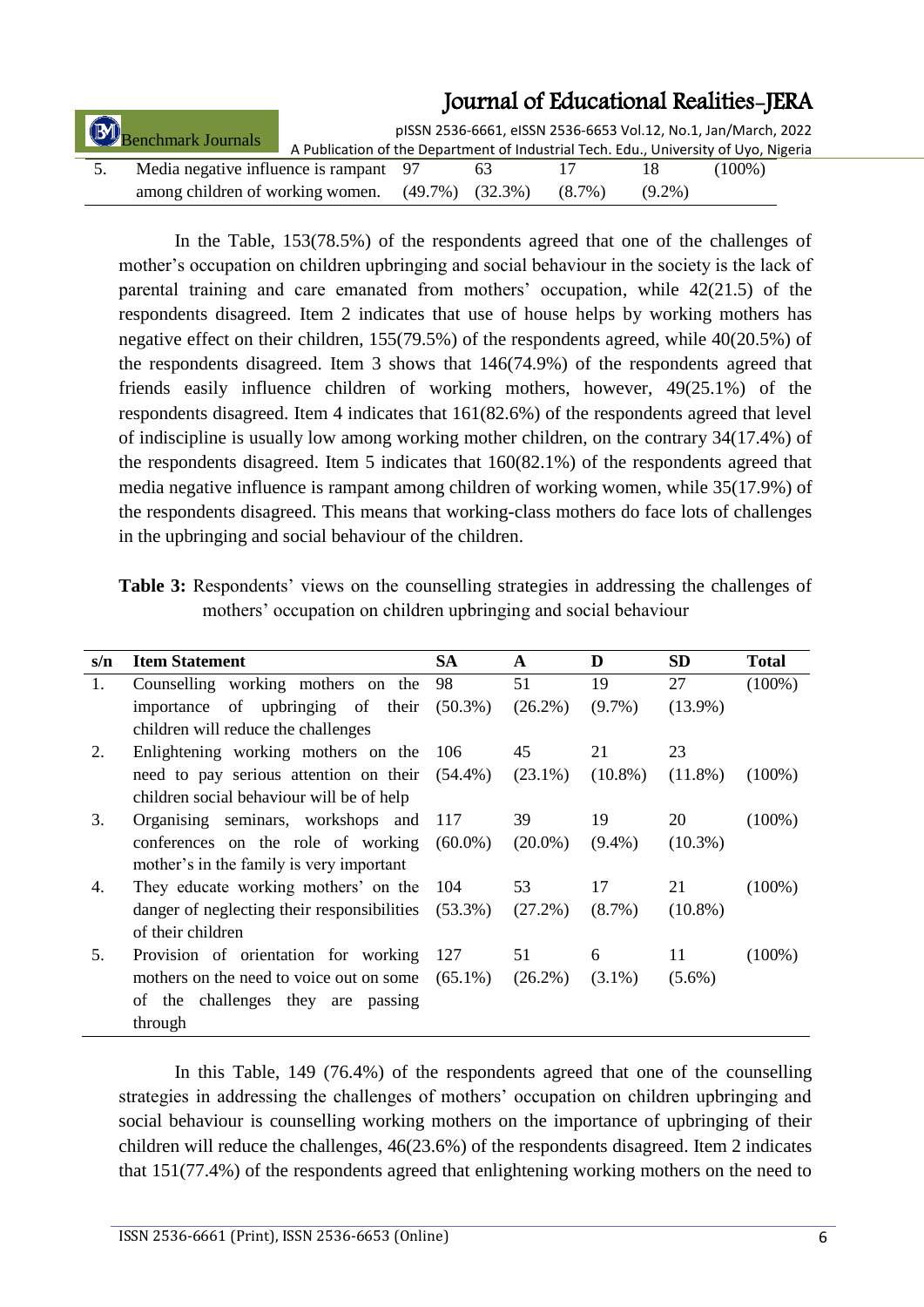# Benchmark Journals

pISSN 2536-6661, eISSN 2536-6653 Vol.12, No.1, Jan/March, 2022 A Publication of the Department of Industrial Tech. Edu., University of Uyo, Nigeria

pay serious attention on their children social behaviour will be of help, while 44(22.6%) of the respondents disagreed. Item 3 shows that 156(80%) of the respondents agreed that counselling strategy has to do with organising seminars, workshops and conferences on the role of working mother's in the family is very important, in contrary 39(20%) of the respondents disagreed. Item 4 indicates that 157(80.5%) of the respondents agreed that counselling strategy educate working mothers on the dangers of neglecting their responsibilities of their children, 38(19.5%) of the respondents disagreed. Item 5 indicates that 178(91.3%) of the respondents agreed that counselling strategy lead to provision of orientation for working mothers on the need to voice out on some of the challenges they are passing through, while 17 (8.7%) of the respondents disagreed. This means that various counselling strategies could be employed in addressing the challenges of mothers' occupation on children upbringing and social behaviour.

### **Discussion of Findings**

The study has revealed that despite the working conditions of some mothers, they still have lots of roles to play in the upbringing and social behaviour of their children. This is line with the submission of Felix (2015) who described mothers as leaders who should be role models, who are expected to guide and modify the behaviour of their children to conform to the acceptable behaviours in the society as well as participate in activities aimed at preventing crime or disorder being committed by the children. Similarly, Abdul, Allahdino and Roshan (2012) stated that, a mother is particularly important not because she has special skills but because she is with her children for a much greater time than any other person and her instructions reflects a very strong influence on attitudes, abilities and behaviour of children.

The study equally revealed that working-class mothers face a lot of challenges such as negative effect of house help, bad influence of friends of the working mothers, negative effect of the media on their children upbringing etc. This was why Shalala (2017) expressed that, "the situation of women in the current era is very difficult. They have to face many challenges." On the demands of working mothers and its impact on child development, Nezhad (2013) maintain that, "it is enormous and tasking. Mothers have a lot to do in the area of proper child care and development." Geoffrey et al (2011) is of the view that, "early enrolment of a child in day-care centers is strongly associated with less harmonious motherchild relationships." The result of this is that, children grow up to exhibit various forms of non-challant behaviours that are highly detrimental to society.

The study show that counsellor can employed different strategies such as organising seminars, workshops and conferences, one-on-one counselling among others in addressing the challenges being face by working class mothers on their children's upbringing and social behaviour. Counselling in our present-day generation is useful to all persons and at every stage of life. Evidence has shown that it is beneficial for better understanding of family issues (Ambakederemo & Ganagana, 2016).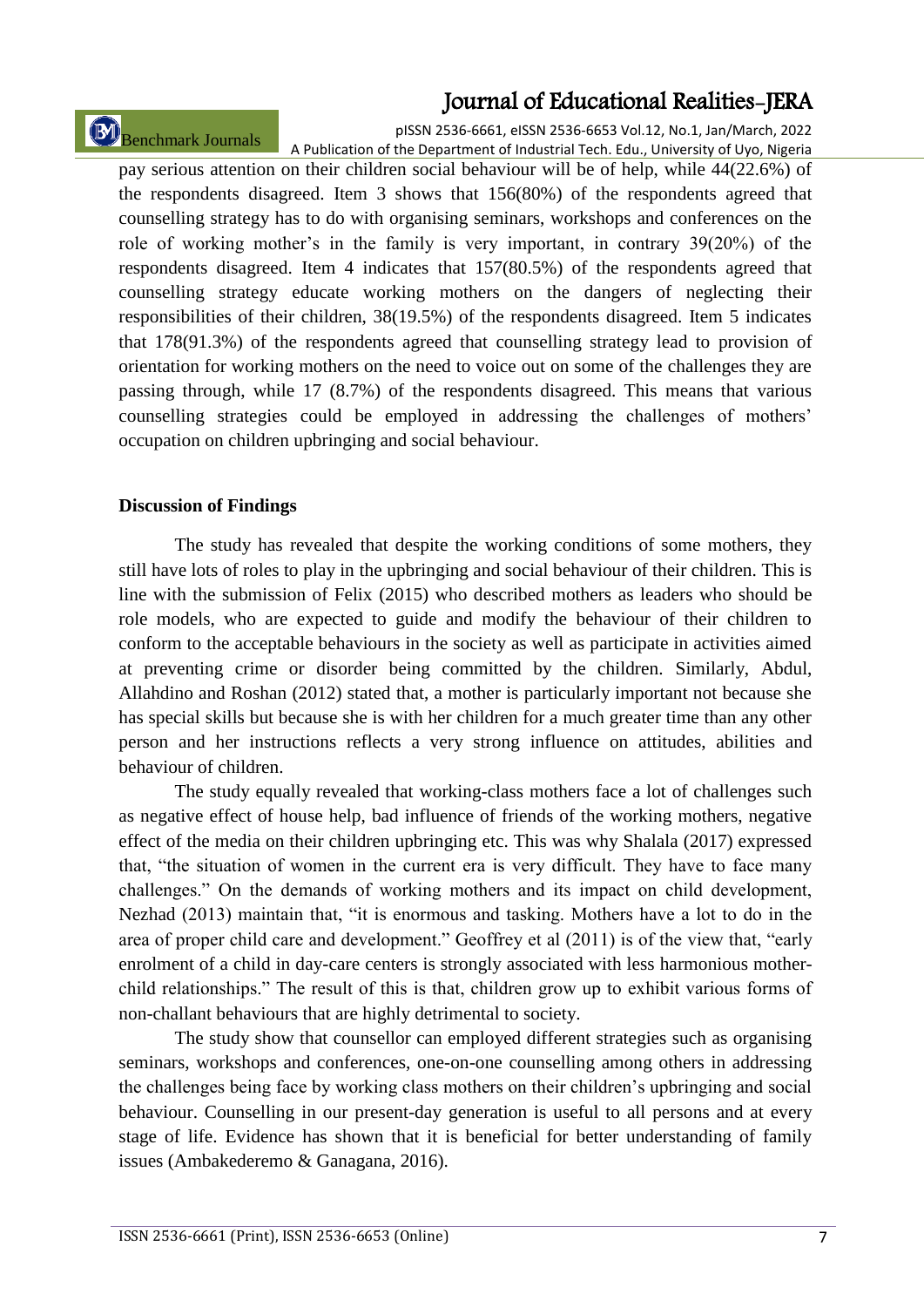pISSN 2536-6661, eISSN 2536-6653 Vol.12, No.1, Jan/March, 2022 A Publication of the Department of Industrial Tech. Edu., University of Uyo, Nigeria

#### **Conclusion**

Children are often described both as the wealth and pride of a nation. The future of any nation therefore depends on the young ones who constitute the potential human resources needed for the continuity of the society. Thus, to achieve sustainable development of a society, the young population must not only be preserved but also disciplined. The role of mothers' in children upbringing cannot be overemphasised. The role of the mother in addition to her job outside is bringing up children in the norms and values of society. She is responsible for the child emotional, psychological, social, behavioural and intellectual development.

#### **Implications for Counselling**

Counselling is a specialized service requiring training in personality development and handling exceptional groups of individuals. It is required for individuals having developmental problems such as choice of career, occupation, family welfare among others. It involves active listening, emphatic understanding releasing the pent-up feelings confronting the client and so on. It is offered to those individuals who are facing some challenges and need professional help to overcome it for instance working class mothers. Be as it may, Counselling programmes can assist the family in harmonizing their abilities, interest, values and enable them to develop their full potentials especially working-class mothers. Counselling can direct mothers on appropriate career choices, solving indiscipline issues from the children, address education, social and psychological problems and general adjustment to life. This is because counselling profession is seen as a psychological process of helping an individual to be equipped with self-understanding and skills of problem solving of everyday life in the family, school and society at large.

#### **Recommendations**

- i. Working class mothers should continue to inculcate social norms and values into their children by creating more time from their tight schedules.
- ii. Working class mothers need to guide and monitor the use of media by their children as well as the friends they keep.
- iii. There is need for the provision of counselling services in places of work in order for staff especially working-class mothers to see the need to voice out on some of the challenges they are passing through in the upbringing of their children.

#### **References**